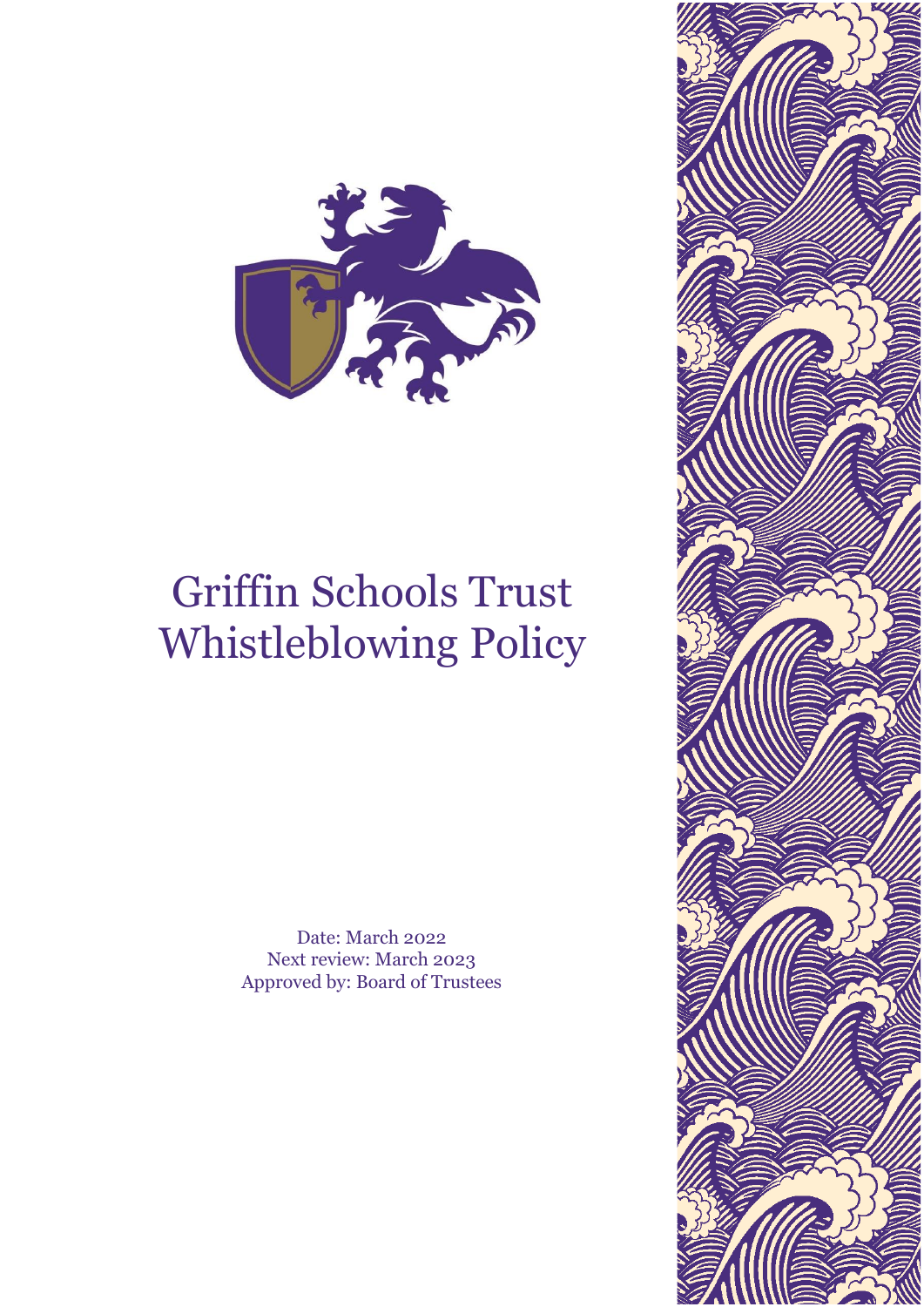

| Contents |  |  |
|----------|--|--|
|          |  |  |
|          |  |  |
|          |  |  |
|          |  |  |
|          |  |  |
|          |  |  |
|          |  |  |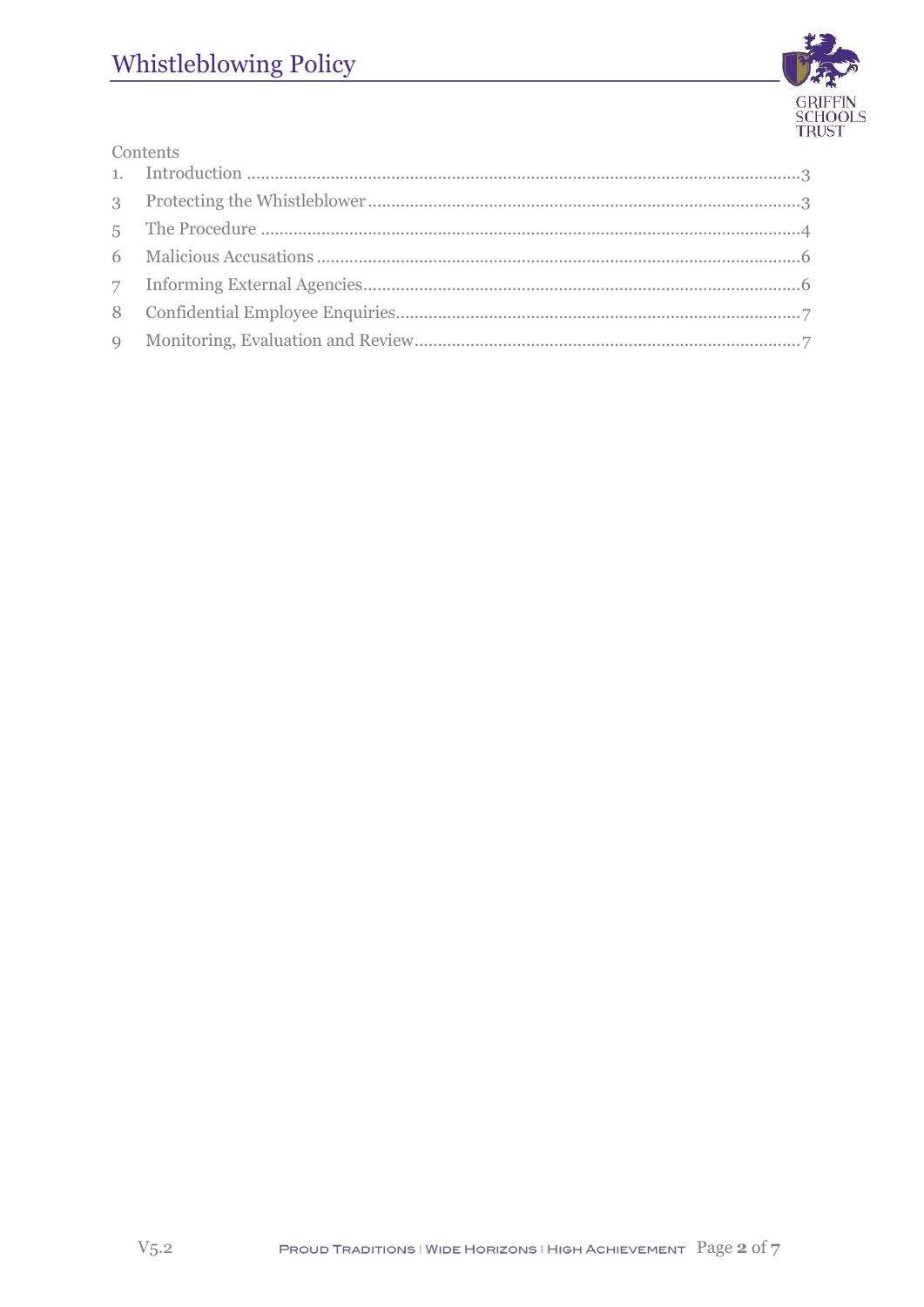

## <span id="page-2-0"></span>1. Introduction

- 1.1 GST is committed to the highest possible standards of openness, inclusiveness, accountability and integrity. In line with that commitment, the aims of this policy are to:
	- Encourage those working for the Trust to report suspected wrongdoing as soon as possible, in the knowledge that their concerns will be taken seriously and investigated as appropriate and that their confidentiality will be respected
	- Provide guidance on how to raise concerns about suspected wrongdoing
	- Reassure those raising concerns that they are able to raise genuine concerns "made" in the public interest" without fear of reprisals, even if they turn out to be mistaken
- 1.2 GST will provide all reasonable protection for those who raise concerns "made in the public interest" and ensure that appropriate personal support is offered both to an employee raising a concern and to any employee against whom allegations have been made under this policy.

#### 2 What is 'Whistleblowing'?

- 2.1 Whistleblowing inside the work place is the term used to describe reporting by employees, or ex-employees, of wrongdoing on the part of management, the Local Governing Body or Board (LGB) or by fellow employees. Other individuals performing work for or on behalf of the Trust (such as agency workers or contractors) are also encouraged to use it to raise similar concerns.
- 2.2 Wrongdoing may include for example: fraud, corruption, malpractice, breach of health and safety law, any other illegal or unethical act or serious breaches of the Trust's policies, including concealment of any of the above. Employees may for this purpose include, contractors and agency workers.
- 2.3 Disclosures concerning alleged criminal offences or other wrongdoing are "protected", meaning that employees have certain legal rights, provided the disclosure is made in the public interest. Further information on the law can be found at [www.acas.org.uk](http://www.acas.org.uk/) or [www.legislation.gov.uk/ukpga/1998/23/contents.](http://www.legislation.gov.uk/ukpga/1998/23/contents)

#### <span id="page-2-1"></span>3 Protecting the Whistleblower

3.1 Under the Public Interest Disclosure Act 1998, a Whistleblower is protected from dismissal, selection for redundancy or being subjected to any other detriment for having made a protected disclosure. The Trust will support and not discriminate against concerned employees who apply the Whistleblowing procedure, provided any claim is made in good faith.

#### 4 When Should Whistleblowing Procedures Be Used?

- 4.1 If an employee has concerns about wrongdoing within the Trust and feels that those concerns are sufficiently serious to require reporting, this procedure outlines what should be done.
- 4.2 Each individual member of staff should feel able to speak freely on such matters. Whistleblowing should only be used when the party implementing the procedure has reasonable grounds for believing that a serious offence has been or may be committed. It must never be used without good grounds, falsely or maliciously. If a member of staff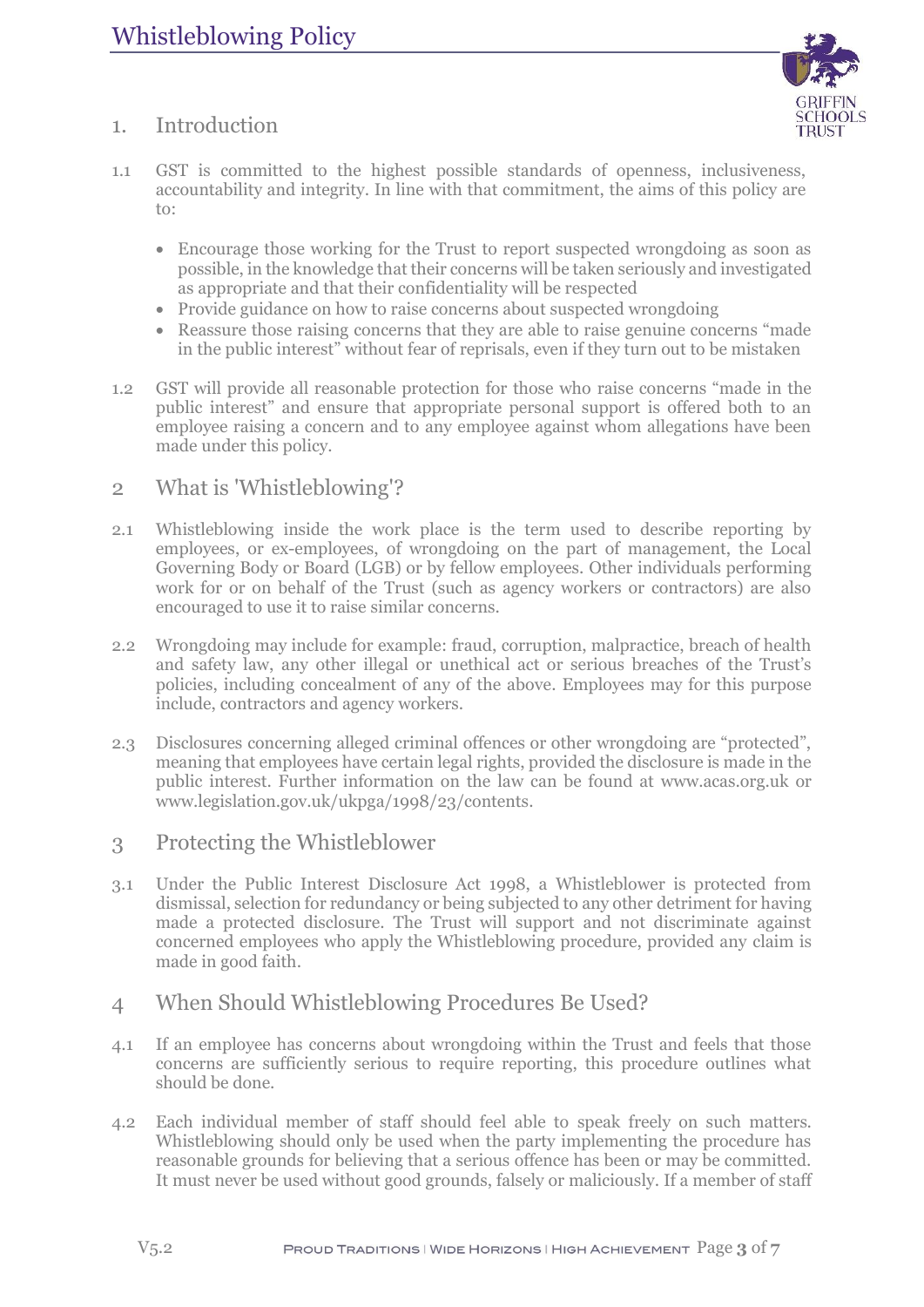

is unsure whether to raise a concern, s/he may wish to discuss the matter first with  $\frac{SCH}{PRI}$ his/her line manager or an HR representative.

- 4.3 Whistleblowing is not appropriate for dealing with issues between an employee and the Trust which relate to the employee's own employment or rights or employment conditions generally, which would normally be dealt with in line with the Trust's Grievance Policy.
- <span id="page-3-0"></span>5 The Procedure
- 5.1 Any issue raised will be kept confidential while the procedure is being used.
- 5.2 The employee should raise the concern with their line manager. This may be done orally or in writing.
- 5.3 However, if the concern relates to the employee's line manager or any person to whom s/he reports, the employee should raise the issue with the Head or Executive.
- 5.4 If the concern relates to the Head or an Executive, the employee should raise the matter with the Chair of the LGB or the School Improvement Lead or an Executive as appropriate via whistleblowing@griffinschoolstrust.org.
- 5.5 Concerns can be raised orally but it is good practice for the concern to be recorded in writing at an early stage to ensure that all the details are correctly understood. A written allegation should set out the background and history of the concern (giving names, dates and places where possible) and the reason for the concern about the situation. It is preferable to record this in writing. However, where the person to whom the concerns are voiced writes these down, a copy will be sent to the person raising the concerns home address or via a nominated representative to give an opportunity to agree this as a correct record. The earlier the concerns are expressed, the easier it is to take action.
- 5.6 Although not expected to prove the truth of an allegation, this will need to demonstrate to the person contacted that there are sufficient grounds for the concern. Employees may wish to seek advice from a trade union representative on how best to raise a concern.
- 5.7 The action taken by the Trust will depend on the nature of the concern. After initial enquiries to assess the seriousness of the matter, it may be investigated internally by an independent investigating officer appointed by the Trust, referred to as the "Assessor".
- 5.8 The Assessor will:
	- Interview the employee as soon as possible within seven working days, in confidence. An early interview will be essential if the concern relates to an immediate danger (e.g. potential loss of life, serious injury or risk to any person)
	- Obtain as much information as possible from the employee about the grounds for the belief of wrongdoing
	- Consult with the employee about further steps which could be taken
	- Advise the employee of the appropriate route if the matter does not fall under this procedure
	- Other than in the case of paragraph 5.4, report all matters raised under this procedure to the Head or Executive, as appropriate.

If urgent action is required in response to a concern this may take place immediately.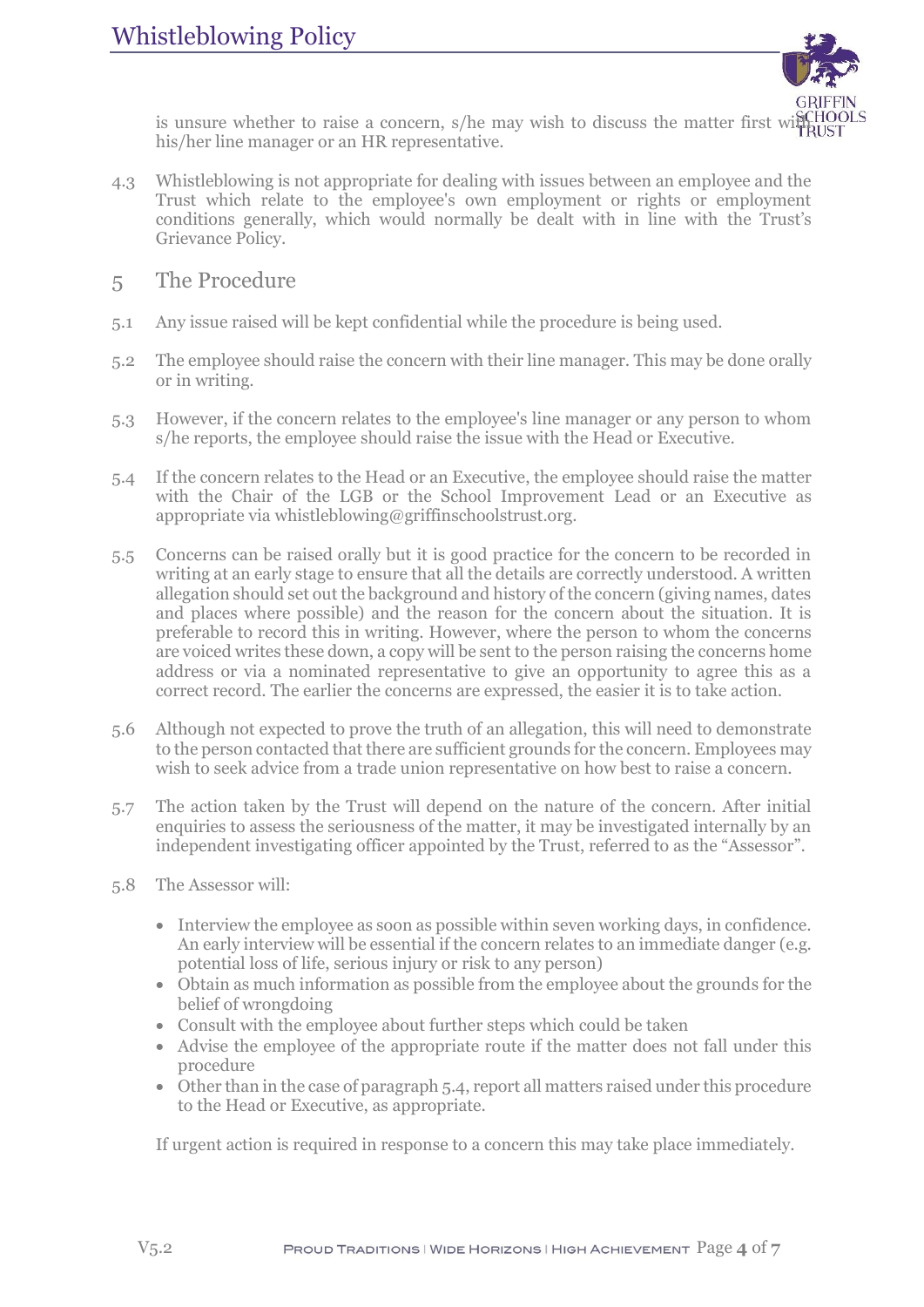

- 5.9 At the interview with the Assessor, the employee may be accompanied by a recognise SGHOOLS<br>trade union representative or a work college as The Assessor may be accompanied by HRUST trade union representative or a work colleague. The Assessor may be accompanied by a member of Trust staff to take notes.
- 5.10 The Assessor may at any time disclose the matter to a professionally qualified lawyer for the purpose of taking legal advice. The Assessor may also discuss the issue, in confidence, with other suitable professionals, such as internal or external HR advisors, the Executive or school leads in order to assess the nature of the case and to inform the outcome of the investigation. If this is the case, the employee involved in raising the issue will be informed so as to keep them abreast of the way in which the issue is being addressed by the Trust.
- 5.11 Within ten working days of the interview, the Assessor will recommend one or more of the following:
	- the matter be further investigated internally by the Trust
	- the matter be further investigated by external consultants appointed by the Trust
	- the matter be reported to an external agency
	- disciplinary proceedings be initiated against an employee
	- the route for the employee to pursue the matter if it does not fall within this procedure or
	- that no further action is taken by the Trust.
- 5.12 Where possible without breaching confidentiality or impacting on any investigation, the employee will be kept informed of progress in relation to the matter.
- 5.13 The grounds on which no further action is taken include:
	- $\bullet$  the Assessor is satisfied that, on the balance of probabilities, there is no evidence that wrongdoing within the meaning of this procedure has occurred, is occurring or is likely to occur
	- the Assessor is satisfied that the employee is not acting in good faith
	- the matter is already (or has been) the subject of proceedings under one of the Trust's other procedures or policies
	- the matter concerned is already (or has been) the subject of legal proceedings, or has already been referred to an external agency.
- 5.14 The recommendation of the Assessor will be made to the Head or Executive, as appropriate. However, should it be alleged that the Head or Executive is involved in the alleged wrongdoing the recommendation will be made to the Chair of the LGB or the School Improvement Lead.
- 5.15 The Head, Executive or Chair of the LGB, as appropriate, will ensure that the recommendation is implemented unless there is good reason for not doing so in whole or in part. Such a reason will be reported to the next meeting of the LGB or the Executive Team (XT).
- 5.16 The employee's identity will be kept confidential unless the employee otherwise consents or unless evidence emerges that demonstrates that the employee may have acted maliciously. In the absence of such consent or grounds, the Assessor will not reveal the identity of the employee except:
	- where the Assessor is under a legal obligation to do so or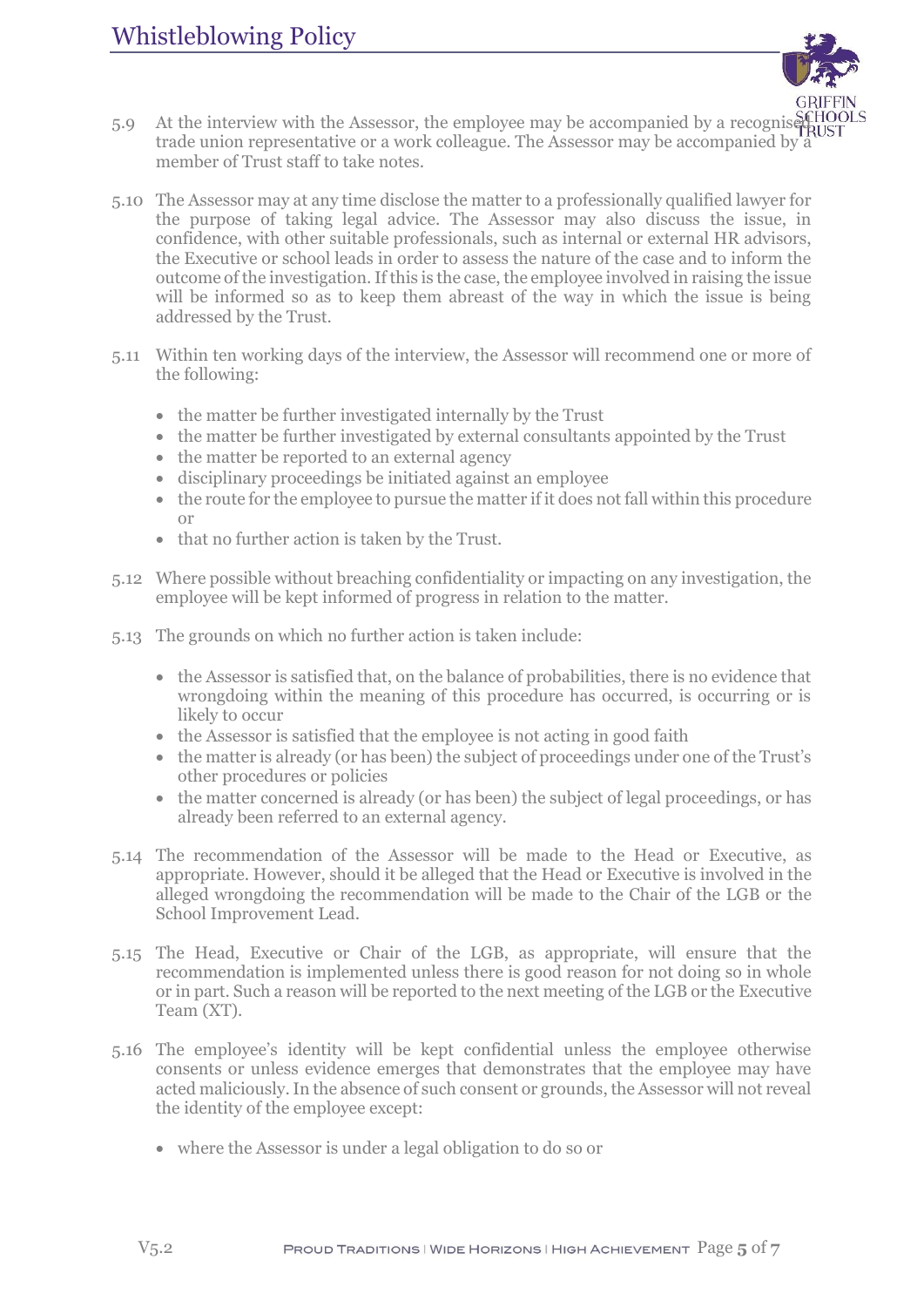

- $\bullet$  where the information is already in the public domain or on a legally privileged basel  $\widehat{R}$ UST to a professionally qualified lawyer for the purpose of obtaining legal advice where the information relates to any of the Trust's policies including, but not restricted to, the Trust's Safeguarding Policy or if it is believed that others may be under threat or in danger.
- 5.17 The conclusion of any agreed investigation will be reported by the Assessor to the employee promptly within twenty eight working days of the initial interview. All responses to the employee will be made in writing and sent to the employee's home. Employees may request an alternative means of communication other than correspondence to their home address. Whilst feedback will be given where appropriate, there may be limits on what detail can be shared for data protection reasons.
- 5.18 If the employee has not had a response within the above time limit or such reasonable extensions as the Trust requires, the employee may go to an appropriate external agency in line with section 7 below, but will inform the Assessor before doing so.
- 5.19 The employee may at any time disclose the matter on a legally privileged basis to a professionally qualified lawyer for the purpose of taking legal advice.

#### <span id="page-5-0"></span>6 Malicious Accusations

- 6.1 A deliberately false or malicious accusation made by an employee is a disciplinary offence and will be dealt with under the Trust's disciplinary procedure, as well as potentially exposing the employee to legal liability.
- <span id="page-5-1"></span>7 Informing External Agencies
- 7.1 Within the Trust all staff have a duty of confidentiality. The duty of confidentiality is implied by the law in every contract of employment and prohibits employees from publicly disclosing employers' confidential information, unless it is in the public interest that the information is disclosed or unless the Trust fails to follow required procedures. Other legal restrictions on the disclosure of information, for example under data protection legislation, may also apply.
- 7.2 Whistleblowing to an external agency without first going through the internal procedure is a breach of the Trust's Disciplinary Policy. There are a number of prescribed persons or bodies to whom an employee may make a qualifying disclosure where permitted under paragraph 7.1. These include:
	- The Department for Education
	- Member of Parliament
	- National Audit Office
	- Health and Safety Executive
	- National Crime Agency
	- HM Revenue and Customs
	- The Environment Agency
	- The Serious Fraud Office

This is not an exhaustive list. Employees considering disclosure to a prescribed person or body would be advised to first contact their union representative or an appropriate independent organisation, such as Public Concern at Work (www.pcaw.co.uk).

7.3 Whistleblowing to the media is not appropriate or permitted in any circumstances.